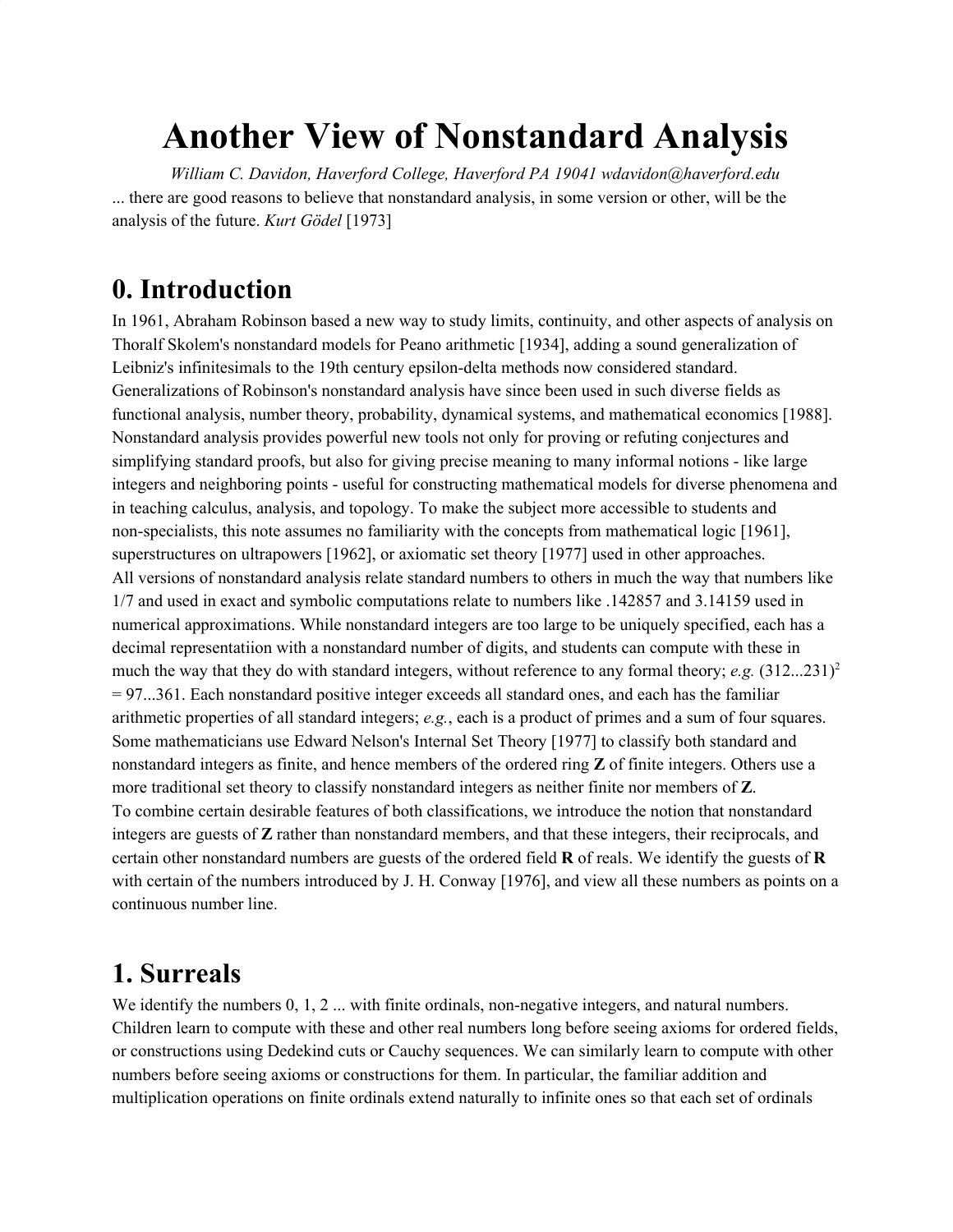generates a field. Differences of ordinals generalize integers, and ratios of these differences generalize rationals; *e.g.*, subtracting 1 from the least infinite ordinal yields the generalized integer - 1 which is not an ordinal, and dividing 1 by yields the generalized rational 1/ which is positive and less than all positive reals. Instead of using different constructions for integers, rationals, and other reals, J. H. Conway [1976] found a single construction for all these numbers and others, which Donald Knuth [1974] named "surreals". Harry Gonshor [1986] identified surreals with two-valued sequences, finite and infinite. The only properties of surreals used here are:

- All reals and all ordinals are surreal.
- Natural addition and multiplication of reals and ordinals extend to all surreals; and equipped with these operations, each set of surreals generates an ordered field of surreals.
- Each ordered field extending **R** is isomorphic to a surreal extension of **R**.

One example of an ordered field extending **R** consists of rational functions over **R** under pointwise addition and multiplication, ordered by  $f < g$  iff for some a **R**,  $f(x) < g(x)$  for all  $x > a$ . This extension is isomorphic to the ordered field **R**( ) of surreals generated by .

### **Definitions**

A surreal x is

- *-small* iff  $-1 < nx < 1$  for all ordinals  $n <$ ,
- *-large* iff x has an -small reciprocal, 1/x, and
- *-near* surreal y iff x y is -small.

No real is -large, the ordinal 0 is the only -small real, an ordinal is -large iff it is infinite, and a surreal is -large iff it is not between two reals. No real is -near another, each surreal is -near at most one real, and a surreal is -large iff it is -near no real. A surreal is -near a real iff no other real is between them, and a surreal is -near a non-zero real iff their ratio is -near 1 **R**.

## **2. \*Reals**

We assume that each infinite sequence of real numbers  $s_n$  has a surreal  $*tag$   $s_*$  satisfying these

#### **Axioms:**

- If  $r_n + s_n = t_n$  for all finite ordinals n then  $r_* + s_* = t_*$ .
- If  $r_n s_n = t_n$  for all finite ordinals n then  $r_* s_* = t_*$ .
- If  $s_n = x \, \mathbf{R}$  for all finite ordinals n then  $s_* = x$ .
- If  $s_n = n$  for all finite ordinals n then  $s_*$  is -large.

Some consequences of these axioms are:

- Sequences with different \*tags have infinitely many different terms.
- Sequences converging to x **R have \*tags -near x.**
- **Sequences with \*tags -near x R cluster about x.**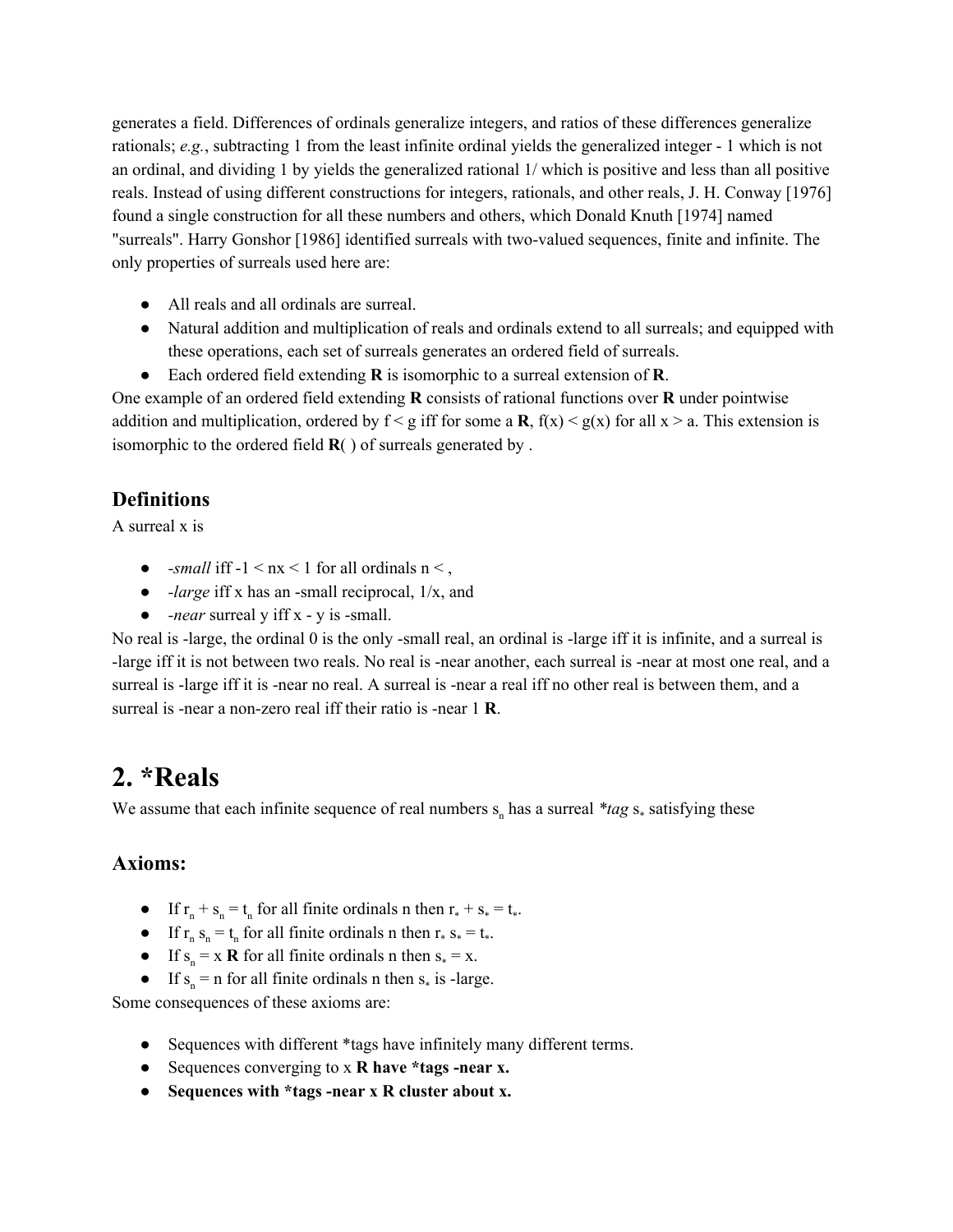- **Sequences of zeros and ones have \*tags which are zero or one.**
- **Sequences of zeros and ones with \*tag 1 are the characteristic sequences for the members of a nontrivial ultrafilter on the set of finite ordinals.**
- **The map pairing each infinite sequence of reals with its surreal \*tag is a ring homomorphism from the ring of infinite sequences onto a surreal field extending R.**

### **Definitions**

A surreal number is

- a *\*member* of X R iff it equals  $s_*$  for some sequence s in X;
- a *guest* of X R iff it is a \*member of X and not a member, and
- a *\*real* iff it is a \*member of R.

All reals are \*reals, all members of X R are \*members, and a \*member of X is a member iff it is real. A subset in R has guests iff it has infinitely many members, and subsets have different guests iff they have infinitely many different members. Each guest of R is a guest of at most one member of each partition of R, and a partition of R is finite iff each guest of R is a guest of some member of the partition. Subset X R is

- $\bullet$  discrete iff no guest of X is -near a member of X,
- a n'hood of x X iff no guest of the complement X' to X in R is -near x,
- $\bullet$  open iff no guest of X' is -near a member of X,
- $\bullet$  closed iff no guest of X is -near a member of X',
- compact iff each guest of  $X$  is -near a member of  $X$ , and
- perfect iff some guests of X are -near each member of X and none are -near members of X'.

## **3. Continuity and Differentiability**

### **Definitions**

• The *composition* of sequence s in set X with map f:X Y is the sequence fs in set Y with  $(\text{fs})_{n} =$  $f(s_n)$  for all finite ordinals n.

• function f:X Y has *\*value* y at \*member x of X iff for all sequences s in X, if  $x = s_*$  then  $y = (fs)_*$ . Each function between subsets in R has just one \*value at each \*member of its domain. No ambiguity results from using " $f(x)$ " to denote both the value and \*value of f:X Y at x, since these are equal whenever both are defined. All \*values of f:X Y are \*members of Y, and  $f(x)$  is a guest of Y iff x is a guest of X and of no level set of f in X. Functions with domain  $X R$  have the same \*value at guest x of  $X$  iff they have the same restriction to some subset in X with guest x.

Subset X in R is a n'hood of x X iff  $x + x$  is a \*member of X for all -small guests x of R. Function f:X R over a n'hood X of x is

• bounded on some n'hood of x iff  $f = f(x + x) - f(x)$  is -large for no -small guest x of R,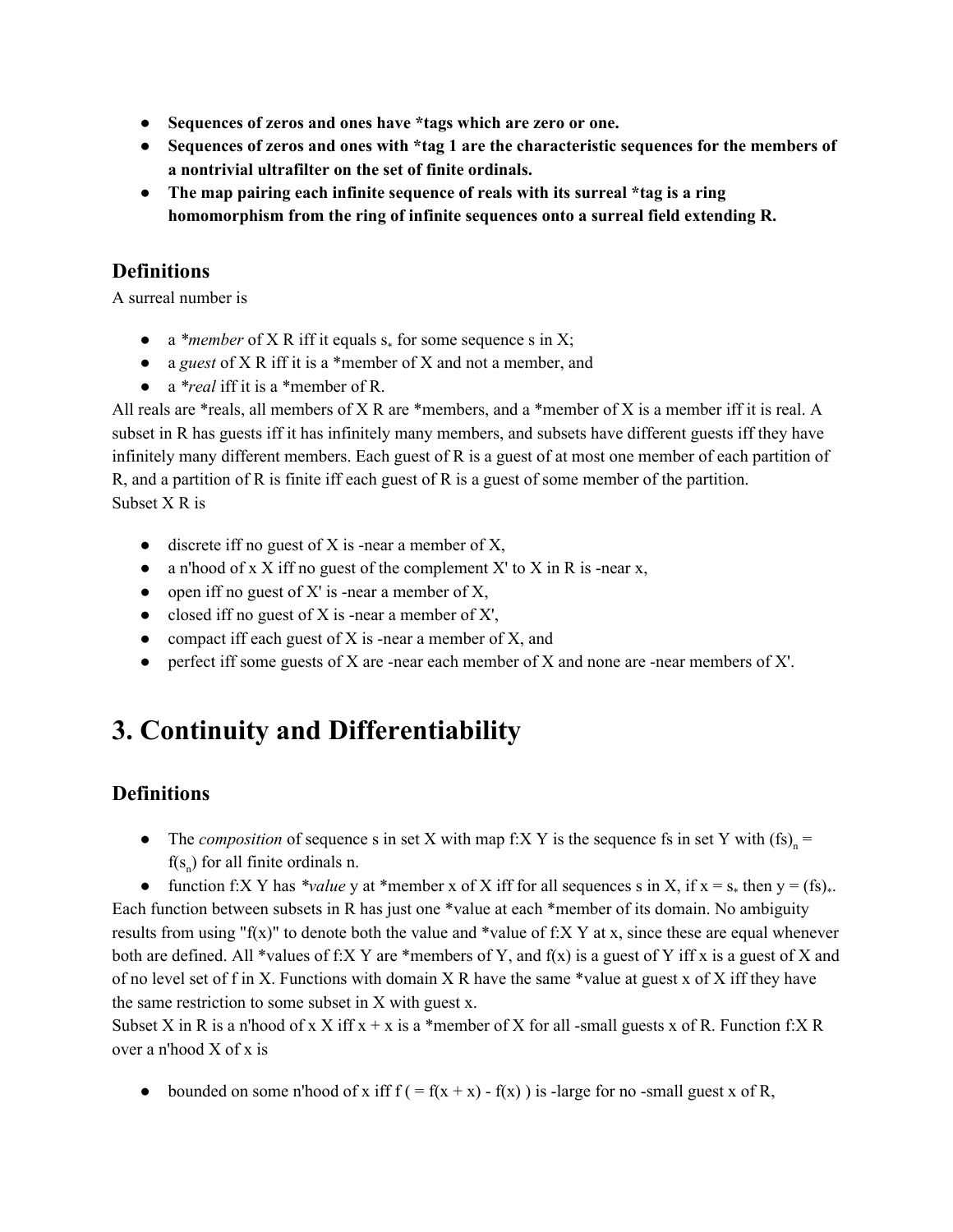- continuous at x iff f is -small for all -small guests x of R,
- Lipshitz continuous at x iff  $f/x$  is -large for no -small guest x of R,
- differentiable at x with slope  $f'(x)$  R iff  $f/x$  is -near  $f'(x)$  for all -small guests x of R, and
- constant on some n'hood of x iff  $f = 0$  for all -small guests x of R.

Function f:X R over an open subset X in R is continuous but not uniformly continuous iff for all -small guests x,  $f(x,x)$  is -small for all members x of X and not for some guests x of X. For example, the squaring function from R to R is continuous but not uniformly continuous since for all -small guests x,  $(x^2) = 2x$  x  $+(x)^2$  is -small for all x R but not for some -large guests x of R.

## **4. Transfer Principles**

Theorems about reals and finite sets of reals generalize to theorems about \*reals and finite sets of \*reals; *e.g.*, a \*real is non-negative iff it is the square of a \*real, and each polynomial of odd degree with \*real coefficients has a \*real root. To generalize theorems about infinite sets, we assign a \*tag  $X_*$  to certain infinite sequences of nonempty sets  $X_n$ .

#### Axiom

• If each sequence in set X has a \*tag, then each sequence of nonempty subsets  $X_n$  in X has the \*tag  $X_* = \{s_*: s_n X_n \text{ for all finite ordinals } n\}.$ 

#### Definitions

- Set X yields a *standard* <sup>\*</sup>X, iff each sequence in X has a \*tag, and <sup>\*</sup>X is the set of the \*tags of all sequences in X.
- A subset in a standard  $^*X$  is *internal* iff it is the \*tag of some sequence of subsets  $X_n$  in X..

The ordered field R of real numbers yields the standard ordered field  ${}^*R$ , consisting of the members and guests of R. If set X yields a standard  $X$ , then so does the set PX of all subsets in X, with  $P(X)$  P( $X$ ). Ordered by inclusion, standard subsets in <sup>\*</sup>X form a Boolean subalgebra in the Boolean algebra <sup>\*</sup>(PX) of internal subsets, which is in turn a Boolean subalgebra in the Boolean algebra  $P(^*X)$  of all subsets in  $^*X$ ;  $*(PX) = P(*X)$  iff X is finite.

If sets X and Y yield standard subsets  $X$  and  $Y$  in a standard set, then so do XY and XY; with  $(XY) =$ \*X\*Y and  $*(XY) = *X*Y$ .

Theorems about reals and sets of reals generalize to theorems about \*reals and internal sets of \*reals, provided each specified set of reals is replaced by its \*std; *e.g.*, since each nonempty subset in the set N of finite ordinals has a least member, so each nonempty internal subset in the set \*N has a least member, even though some non-internal subsets in \*N, like the set of all guests of N, have no least member.

### **5. References**

[1934] Thoralf Skolem, Fundamenta Mathematicae, 23, 150-161

[1961] Abraham Robinson, Proc. Royal Academy of Amsterdam, ser. A, 64, 432-440

[1962] W.A.J. Luxemburg, Bull. of the American Mathematical Society, ser. 2, 68, 416-419